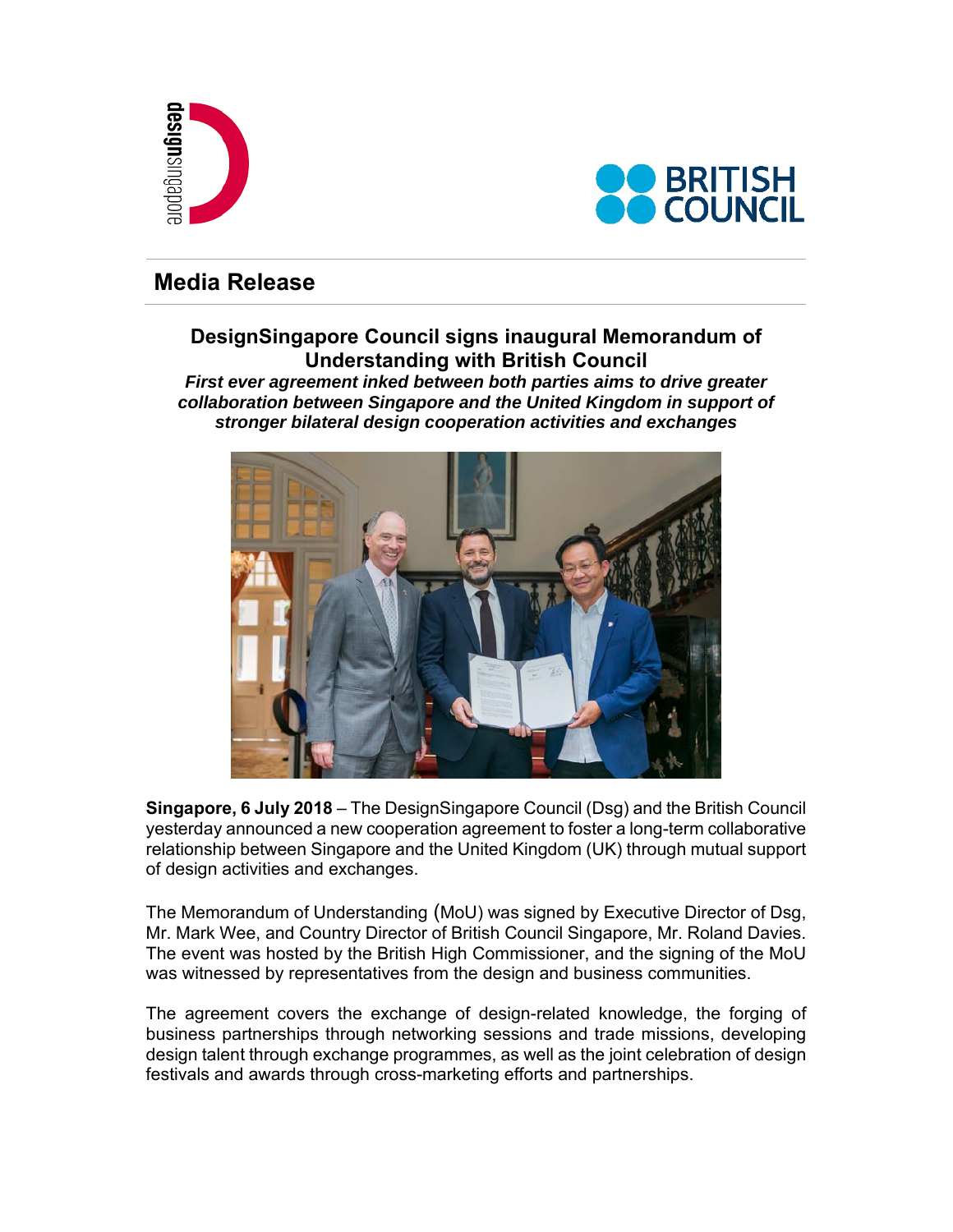**esign**singapore



"We are pleased to sign this agreement with the British Council Singapore which affirms the strong ties between the Singapore and UK governments. This MoU, which is the first of its kind, will open doors of opportunity for both our design industries. It will help advance our design sectors, through the sharing of knowledge, supporting business expansion and developing our design talent," said Mr. Mark Wee, Executive Director, Dsg.

"We are very pleased to strengthen and expand the design exchange between Singapore and the UK and initiate a more structured approach towards collaborative opportunities between the UK and Singapore in what we hope will be a framework for sustained collaboration. As an organisation, the British Council is committed to supporting engagement opportunities and deepening the bilateral relationship. We see real opportunities in the design space for greater partnership and collaboration, a sharing of design excellence, talent development and new business opportunities. We look forward to a fruitful partnership," said Mr Roland Davies, Country Director of British Council Singapore.

As a first step, both parties are working towards organising an upcoming trade and design mission from Singapore to London in September 2018, with a reciprocal visit to Singapore in April 2019. The mission to the UK will consist of Singapore design firms and practitioners who would like to learn from the best-in-class UK design companies in new emergent design practices, such as experience and service design, and explore opportunities for partnerships with their UK counterparts and businesses.

## **MEDIA CONTACTS**

**Ng Eu Wen DesignSingapore Council**  Ng Eu Wen@mci.gov.sg D: +65 6837 9490

**Juliet Lim DesignSingapore Council**  Juliet\_Lim@mci.gov.sg D: +65 6837 9869

**Joanne Tay British Council Singapore**  Joanne.Tay@britishcouncil.org.sg D: +65 6470 7160